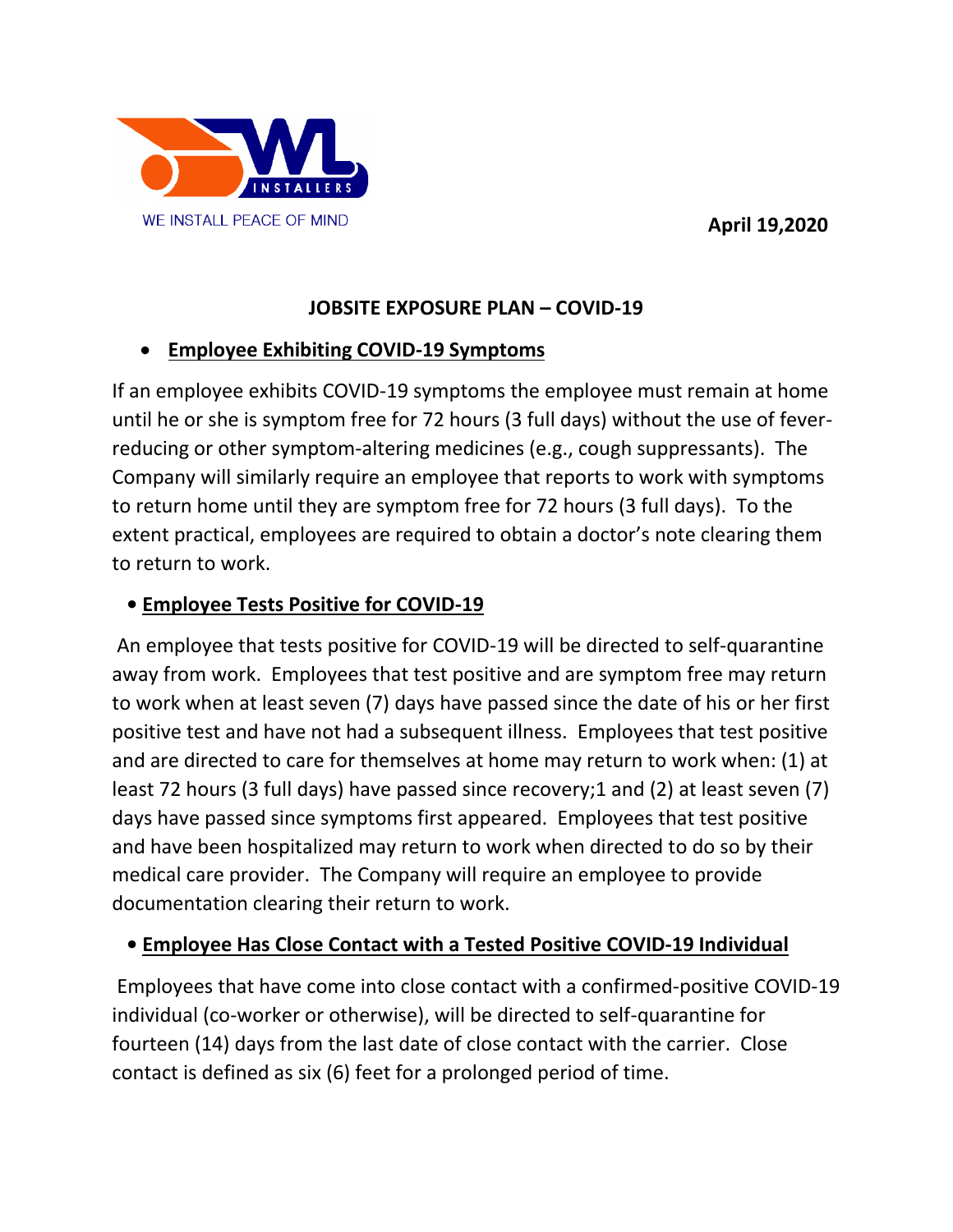If the Company learns that an employee has tested positive, the Company will conduct an investigation into co-workers that may have had close contact with the confirmed-positive employee in the prior 14 days and direct those individuals that have had close contact with the confirmed-positive employee to selfquarantine for 14 days from the last date of close contact with the carrier. If an employee learns that he or she has come into close contact with a confirmedpositive individual outside of the workplace, he/she must alert a manager or supervisor of the close contact and also self-quarantine for 14 days from the last date of close contact with the carrier. 4//2020: While maintaining the individual's confidentiality, the onsite representative will inform those exposed to leave the site to go home and self-isolate. W.L. Installers, Inc. will then contact the client, immediately stop work in area, control the situation, posts warning and retain a qualified third-party to perform a cleaning of the area. Once the areas of the exposure have been thoroughly cleaned, work at the jobsite will resume.

Recovery is defined as: (1) resolution of fever with the use of fever-reducing medications; and (2) improvement in respiratory symptoms (e.g., cough, shortness of breath).

#### **PLEASE ALSO REFER TO CDC GUIDELINES FOR FURTHER ASSITANCE**

#### **OSHA RECORDKEEPING**

If a confirmed case of COVID-19 is reported, the Company will determine if it meets the criteria for record ability and report ability under **OSHA's recordkeeping rule**. **OSHA** requires construction employers to record workrelated injuries and illnesses that meet certain severity criteria on the **OSHA 300 Log**, as well as complete the **OSHA Form 301** (or equivalent) upon the occurrence of these injuries. For purposes of COVID-19, OSHA also requires employers to report to **OSHA** any work-related illness that (1) results in a fatality, or (2) results in the in-patient hospitalization of one or more employee. "In-patient" hospitalization is defined as a formal admission to the in-patient service of a hospital or clinic for care or treatment.

**OSHA** has made a determination that COVID-19 should not be excluded from coverage of the rule – like the common cold or the seasonal flu – and, thus, **OSHA** is considering it an "illness." However, **OSHA** has stated that only